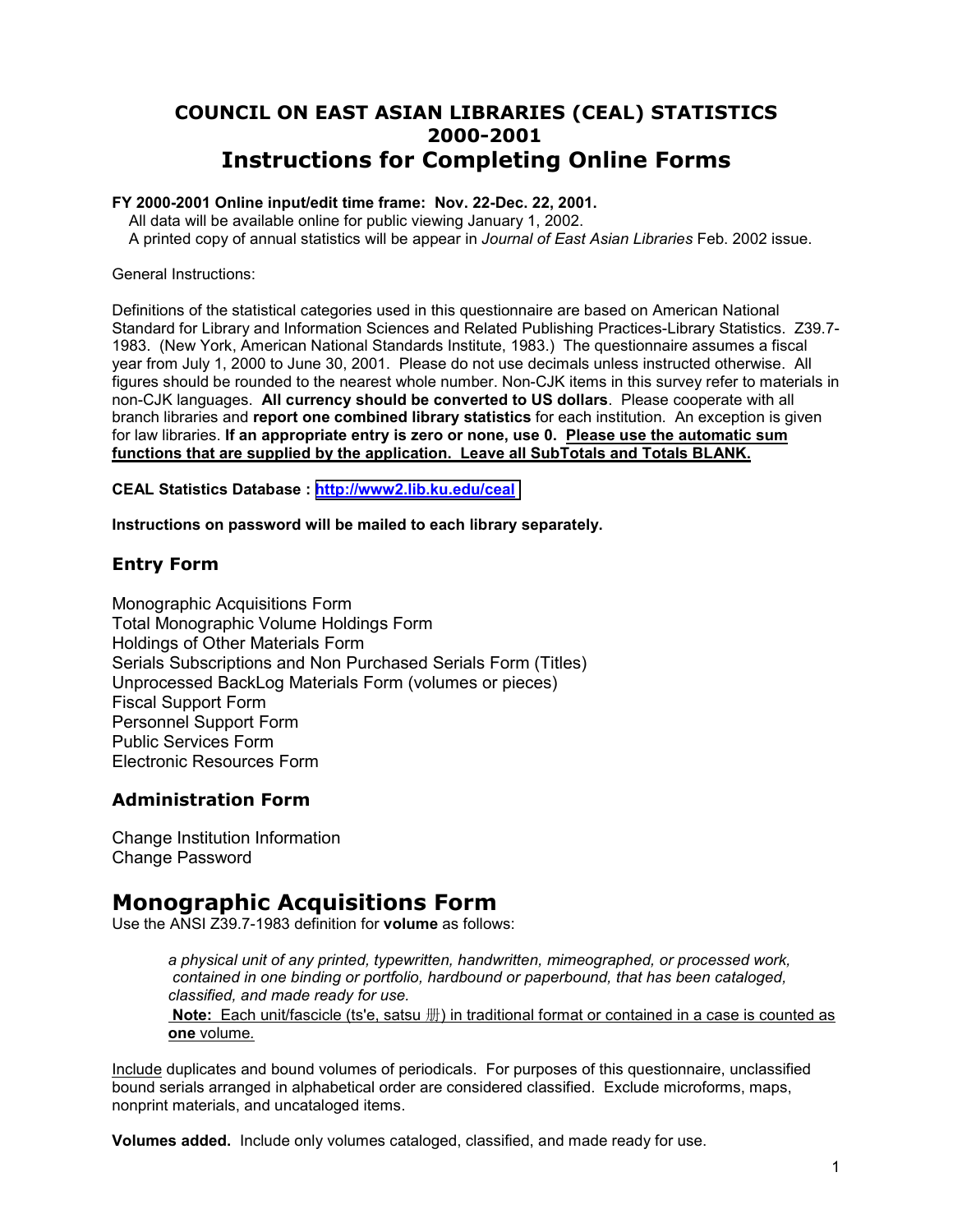### **Monographic volumes purchased.**

Report number of titles (if available) and volumes purchased. Include all titles and volumes for which an expenditure was made during the report year, including titles and volumes paid for in advance but not received during the fiscal year. Include monographs in series and continuations. **Note:** This question is concerned with **volumes purchased** rather than volumes received or cataloged.

01. Purchased Title Chinese : *integer amount e.g. 70* 02. Purchased Title Japanese *integer amount e.g. 70*

- 03. Purchased Title Korean: *integer amount e.g. 70*
- 04. Purchased Title NonCJK: *integer amount e.g. 70*

**05. Purchased Title SubTotal :** *(01 + 02 + 03 + 04) Leave the field BLANK and the application will sum up the total.*

- 
- 06. Purchase Volume Chinese:<br>07. Purchased Volume Japanese:<br>08. Purchased Volume Korean:<br>09. Purchased Volume NonCJK:
- 
- 

**10. Purchased Volume Sub Total:** *(06 + 07 + 08 + 09) Leave the field BLANK and the application will sum up the total.*

- 11. NonPurchased Title Chinese: Gift titles
- 
- 12. NonPurchased Title Japanese 13. NonPurchased Title Korean 14. NonPurchased Title NonCJK
- 

**15. NonPurchased Title SubTotal:** *(11 + 12 + 13 + 14) Leave the field BLANK and the application will sum up the total.*

- 16. NonPurchased Volume Chinese: *Gift volumes and Bindery returned periodical added volumes* 17. NonPurchased Volume Japanese 18. NonPurchased Volume Korean 19. NonPurchased Volume NonCJK
- 
- 
- 

**20. NonPurchased Volume SubTotal:** *(16 + 17 + 18 + 19) ) Leave the field BLANK and the application will sum up the total.*

- **21. Title Total :** *(05 + 15) ) Leave the field BLANK and the application will sum up the total.*
- **22. Volume Total:** *(10 + 20) ) Leave the field BLANK and the application will sum up the total.*

# **Total Monographic Holdings Form**

Previous Monographic and Bound Serial Holdings Held by the library can be found at

[http://www2.lib.ku.edu/ceal/stat/19992000/cealstat99\\_00.pdf](#page-0-0) (pp. 1-3, Table 1)

- 01. Previous Chinese\*: *(integer amount e.g. 70)*
- 02. Previous Japanese\*: *(integer amount e.g. 70)*
- 03. Previous Korean\*: *(integer amount e.g. 70)*
- 04. Previous NonCJK: *(integer amount e.g. 70)*
- **05. Previous Sub Total\*:** *(01 + 02 + 03 + 04) Leave the field BLANK and the application will sum up the total.*
- 06. Added Chinese
- 07. Added Japanese
- 08. Added Korean
- 09. Added NonCJK
- **10. Added Sub Total:** *(06 + 07 + 08 + 09) Leave the field BLANK and the application will sum up the total.*
- 11. Withdrawn Chinese
- 12. Withdrawn Japanese
- 13. Withdrawn Korean
- 14. Withdrawn NonCJK
- **15. Withdrawn Sub Total:** *(11 + 12 + 13 + 14) Leave the field BLANK and the application will sum up the total.*
- **16. GrandTotal\*:** (05 + 10 15) *Leave the field BLANK and the application will sum up the total.*

# **Holdings of Other Materials Form**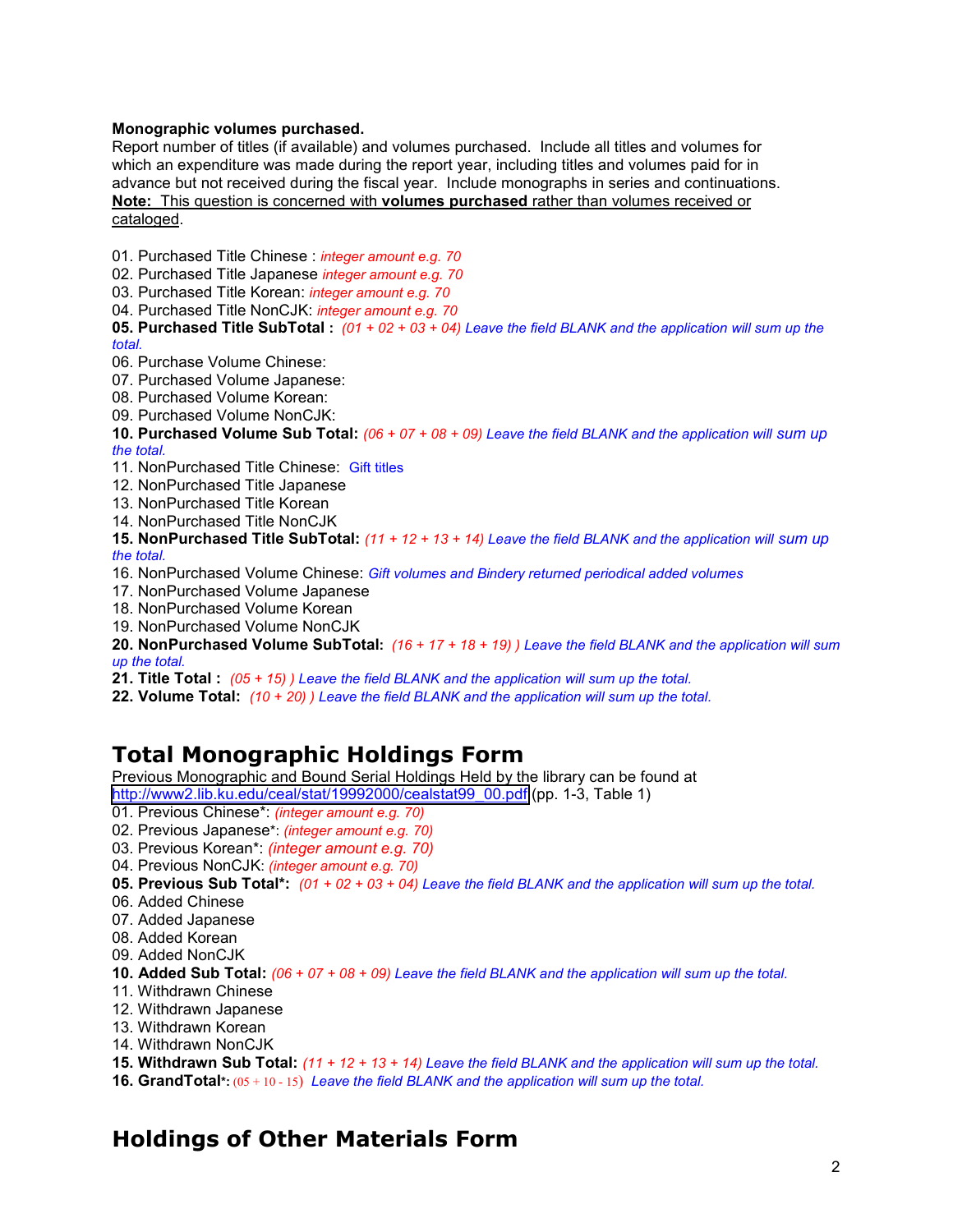The Computer files have been included in the new Electronic Resources Form since 2001.

**Microforms**. Report the total number of physical units: reels of microfilm, microcards, microprint and microfiche sheets.

01. Microform Chinese: *(integer amount e.g. 70)* 02. Microform Japanese: *(integer amount e.g. 70)* 03. Microform Korean: *(integer amount e.g. 70)* 04. Microform NonCJK: *(integer amount e.g. 70)*

**05. Microform SubTotal** *(01 + 02 + 03 + 04) Leave the field BLANK and the application will sum up the total.*

### **Cartographic and graphic materials:**

Include the numbers of pieces of two- and three- dimensional maps and globes. Include satellite and aerial photographs and images. Include the number of pieces of prints, pictures, photographs, postcards, slides, transparencies, film strips, and the like.

06. Graphic Chinese<br>07. Graphic Japanese<br>08. Graphic NonCJK<br>09. Graphic NonCJK **10. Graphic SubTotal** *(06 + 07+ 08 + 09) Leave the field BLANK and the application will sum up the total.*

## **Audio, film and video materials.**

Include the number of pieces of audio cassettes, phono discs, audio compact discs, reel-to-reel tapes, and other sound recordings. Include the number of pieces of motion pictures, video cassettes, video laser discs, and similar visual materials.

11. Audio Chinese

- 12. Audio Japanese
- 13. Audio Korean
- 14. Audio NonCJK
- **15. Audio SubTotal:** *(11 + 12 + 13 + 14) Leave the field BLANK and the application will sum up the total.*
- 16. Video Chinese
- 17. Video Japanese
- 18. Video Korean
- 19. Video NonCJK
- **20. Video SubTotal:** *(16 + 17 + 18 + 19) Leave the field BLANK and the application will sum up the total.*
- **21. Other Holdings Total :** *( 05 + 10 + 15 + 20 ) Leave the field BLANK and the application will sum up the total.*

# **Serials Form**

Report the total number in **title** of subscriptions. Include duplicate subscriptions. Exclude monographic and publishers' series. A **serial** is:

> *a publication issued in successive parts, usually at regular intervals, and as a rule, intended to be continued indefinitely. Serials include periodicals, newspapers, annuals (reports, yearbooks, etc.), memoirs, proceedings, and transactions of societies.*

- 
- 01. Purchased Chinese *(integer amount e.g. 70)* 02. Purchased Japanese *(integer amount e.g. 70)* 03. Purchased Korean *(integer amount e.g. 70)* 04. Purchased NonCJK *(integer amount e.g. 70)*
- 
- 

**05. Purchased Total** *(01 + 02 + 03 + 04) Leave the field BLANK and the application will sum up the total.*

### **Serials: Not purchased.**

If separate counts of non-purchased and purchased serials are not available, report only the total Number (Titles) of current serials subscribed and received on line 15, and others "0"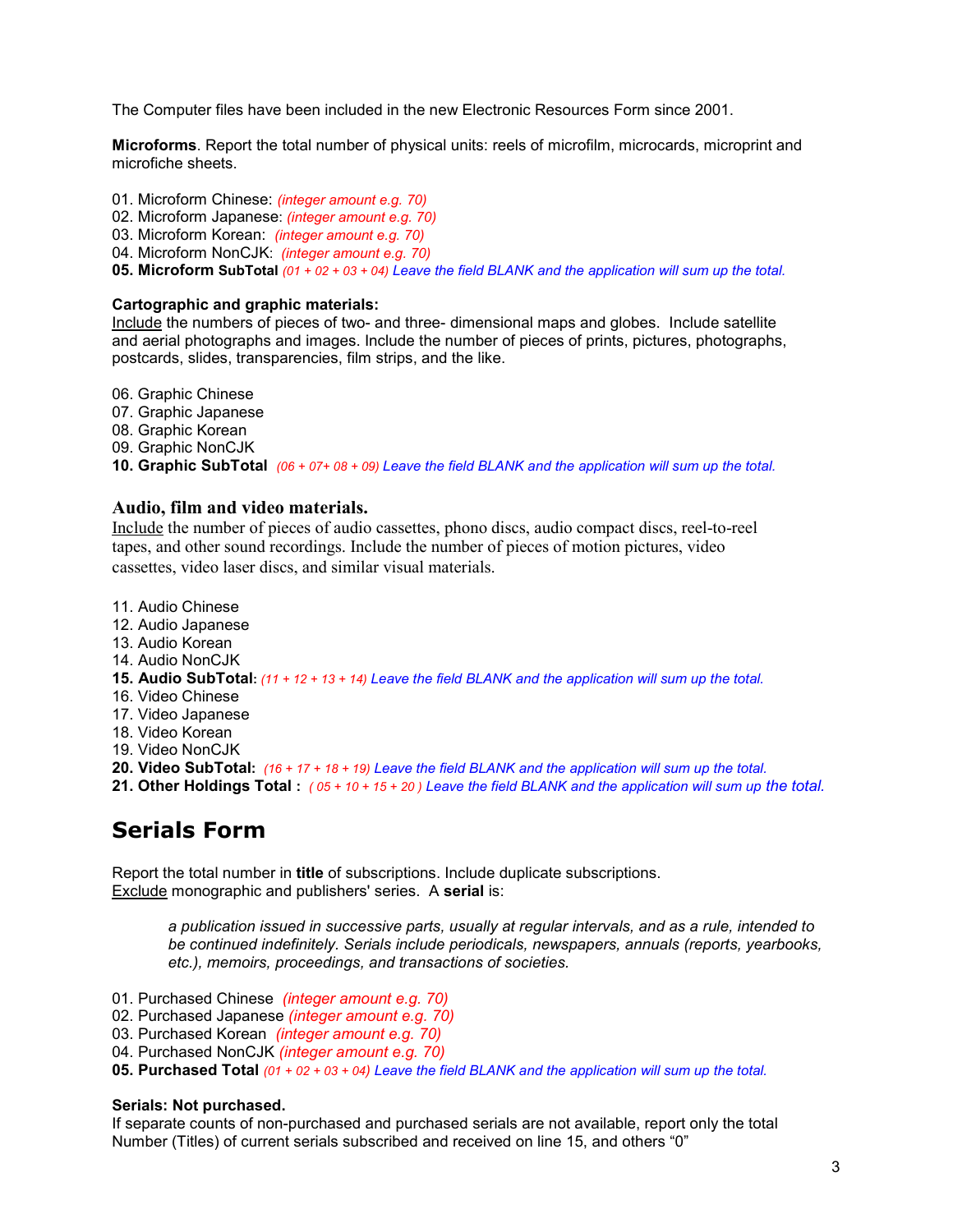- 06. Non Purchased Chinese
- 07. Non Purchased Japanese
- 08. Non Purchased Korean
- 09. Non Purchased NonCJK
- **10. Non Purchased Total** *(06 + 07 + 08 + 09) Leave the field BLANK and the application will sum up the total.*
- **11. Total Chinese** *(01 + 06) Leave the field BLANK and the application will sum up the total.*
- **12. Total Japanese** *(02 + 07) Leave the field BLANK and the application will sum up the total.*
- **13. Total Korean** *(03 + 08) Leave the field BLANK and the application will sum up the total.*
- **14. Total NonCJK** *(04 + 09) Leave the field BLANK and the application will sum up the total.*
- **15. Grand Total** *(05 + 10) Leave the field BLANK and the application will sum up the total.*

# **Unprocessed/Backlog Form**

Report only number of **volumes, piece**s, etc. that are backlogged. Include materials in all formats.

- 01. Unprocessed Chinese: *(integer amount e.g. 70)*
- 02. Unprocessed Japanese: *(integer amount e.g. 70)*
- 03. Unprocessed Korean: *(integer amount e.g. 70)*
- 04. Unprocessed NonCJK *(integer amount e.g. 70)*

**05. Unprocessed Total** *(01 + 02 + 03 + 04) Leave the field BLANK and the application will sum up the total.*

# **Fiscal Support Form**

Report all funds that come to the library from the regular institutional budget, and from sources such as research grants, endowments, and East Asian programs for acquisition of library materials. Please round figures to the nearest dollar. Convert all Canadian currency to U.S. dollars.

## **Appropriations.**

Report funds from the library for monographs, serials, and other materials for CJK and non-CJK languages. If figures for specific language area are not available, report only in total.

01. Chinese Appropriations Monographic *(currency amount e.g. 123.50, 7600.70)*

- 02. Chinese Appropriations Serial *(currency amount e.g. 123.50, 7600.70)*
- 03. Chinese Appropriations Other *(currency amount e.g. 123.50, 7600.70)*
- **04. Chinese Appropriations Total** *(01 + 02 + 03 ) Leave the field BLANK and the application will sum up the total.*
- 05. Japanese Appropriations Monographic
- 06. Japanese Appropriations Serial
- 07. Japanese Appropriations Other
- **08. Japanese Appropriations Total** *(05 + 06 + 07 ) Leave the field BLANK and the application will sum up the total.*
- 09. Korean Appropriations Monographic
- 10. Korean Appropriations Serial
- 11. Korean Appropriations Other
- **12. Korean Appropriations Total** *(09 + 10 + 11) Leave the field BLANK and the application will sum up the total.*
- 13. NonCJK Appropriations Monographic
- 14. NonCJK Appropriations Serial
- 15. NonCJK Appropriations Other
- **16. NonCJK Appropriations Total** *(13 + 14 + 15) Leave the field BLANK and the application will sum up the total.*
- **17. Total Appropriations** *(04 + 08 + 12 + 16) Leave the field BLANK and the application will sum up the total.*

## **Endowments.**

Report funds from endowments. If figures for specific area studies are not available, report only total and specify it in the Footnote section.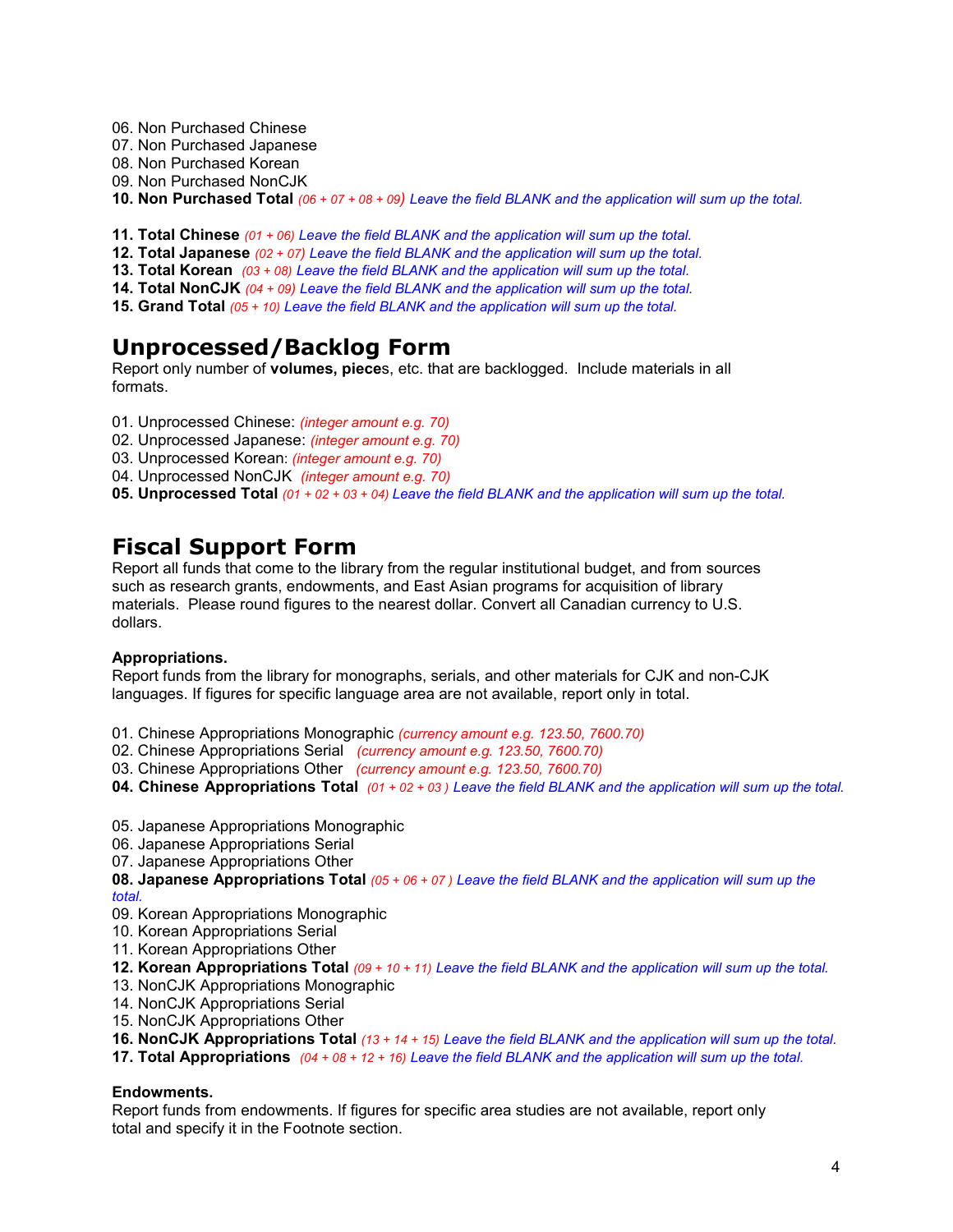18. Chinese Endowments

19. Japanese Endowments

20. Korean Endowments

**21. Endowments Total** *(18 + 19 + 20) Leave the field BLANK and the application will sum up the total.*

### **Grants.**

Report funds from grants. If figures for specific area studies are not available, report only total and specify it in the Footnote section.

- 22. Chinese Grants
- 23. Japanese Grants
- 24. Korean Grants

**25. Grants Total** *(22 + 23 + 24) Leave the field BLANK and the application will sum up the total.*

### **East Asian program support.**

Report funds from East Asian program. If figures for specific area studies are not available, report only total and specify it in the Footnote section.

26. Chinese East Asian Program Support

27. Japanese East Asian Program Support

28. Korean East Asian Program Support

**29. East Asian Program Support Total** *(26 + 27 + 28) Leave the field BLANK and the application will sum up the total.*

**30. Total Acquisitions Budget** *(17 + 21 + 25 + 29) Leave the field BLANK and the application will sum up the total.*

# **Personnel Support Form**

Report the number of staff in filled positions or positions that are only temporarily vacant. Report full-time equivalents (FTE) of part time employees. Estimate percentiles worked under each CJK language category for employees working for more than one language. Report in decimals.

- 01. Professional Chinese *(integer or decimal e.g. 10, 0.4, 5.4)*
- 02. Professional Japanese *(integer or decimal e.g. 10, 0.4, 5.4)*
- 03. Professional Korean *(integer or decimal e.g. 10, 0.4, 5.4)*
- **04. Professional Total** *(01 + 02 + 03) Leave the field BLANK and the application will sum up the total.*
- 05. Support Chinese
- 06. Support Japanese
- 07. Support Korean
- **08. Support Total** *(05 + 06 + 07) Leave the field BLANK and the application will sum up the total.*
- 09. Student Chinese
- 10. Student Japanese
- 11. Student Korean
- **12. Student Total** *(09 + 10 + 11) Leave the field BLANK and the application will sum up the total.*

## **Others, FTE.**

Report the number of staff in the parent institution significantly involved in processing and servicing East Asian materials or hired for special projects.

13. Other

**14. Total Personnel** *(04 + 08 + 12 + 13) Leave the field BLANK and the application will sum up the total.*

# **Public Services Form**

**Number of library presentations.** Report the number of presentations given by East Asian staff for instruction, orientation, or public relation purposes, including library tours. Sampling and/or estimation is acceptable.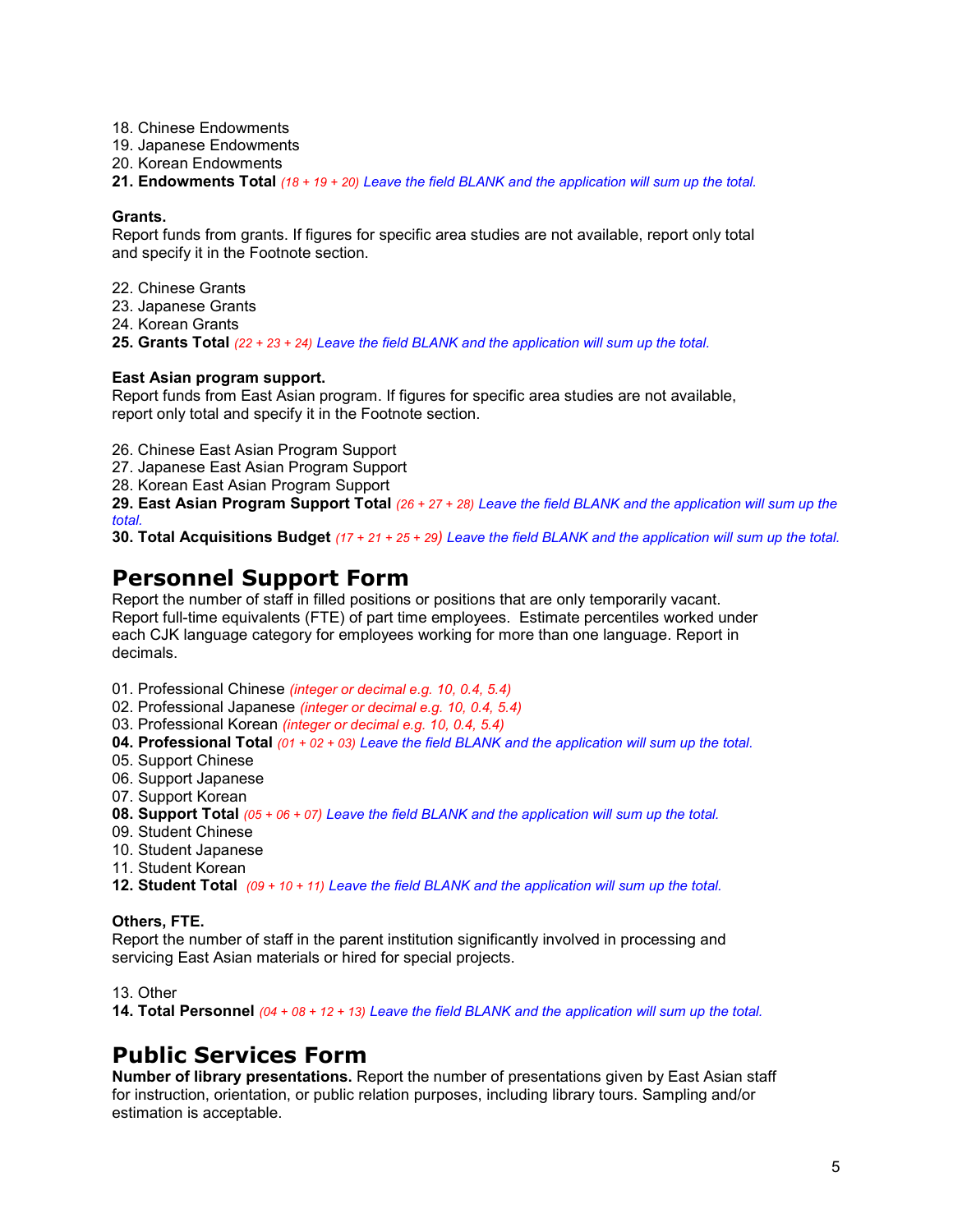### 01. Library Presentations

**Number of participants in presentations.** Report the total number of participants in presentations reported in 01.

02. Participants

**Reference transactions.** Report the total number of reference transactions handled in person, online or over the telephone.

03. Reference Transactions

**Total circulation.** Report the total number of initial circulations, renewals, reserve and special collection circulations if applicable and available.

04. Total Circulations

**Interlibrary loans.** Report the numbers of filled and unfilled requests provided to and received from other libraries. When appropriate, includes document delivery statistics.

- 05. Lending Request Filled
- 06. Lending Request Unfilled
- 07. Borrowing Request Filled
- 08. Borrowing Request Unfilled

# **Electronic Resources Form** (new since 00/01-)

**Note:** The application will calculate all SubTotals (bold fields) automatically if you leave them BLANK (0 is not a blank value). Although you can supply your own totals, it is best to use the automated calculation feature for data integrity. All Canadian currency needs to be converted into U.S. Dollars.

**Questions 1 and 2** are intended to gather a complete picture of collection and expenditures for electronic resources. Please use the Comments section to indicate any comments and suggestions that you believe are not covered by these questions. For each question, use the following general inclusion and exclusion guidelines:

**Include**: electronic indexes and reference tools, electronic full-text periodical collections and electronic journal back-files and online searches of remote databases -- whether accessed remotely or installed locally from CD-ROM, magnetic tapes, magnetic disks, etc.

Also **include expenditures** for materials purchased jointly with other institutions if such expenditures can be separated from other charges for joint services; fees paid to bibliographic utilities if the portion paid for computer files and search services can be separately counted; and equipment costs when they are inseparably bundled into the price of the information product.

**Exclude**: bibliographic utilities, networks, and consortia that are unrelated to end-user database access, which should be reported in the Library Information Form; and library system software and software used only by the library staff.

### **1. COMPUTER FILES**

### **1.1 Computer Files (one-time/monographic purchase)**

|             | <b>Number of Titles</b> | Number of CD-<br><b>ROMs</b> | <b>Expenditures (currency amount)</b> |
|-------------|-------------------------|------------------------------|---------------------------------------|
| 01 Chinese  |                         |                              |                                       |
| 02 Japanese |                         |                              |                                       |
| 03 Korean   |                         |                              |                                       |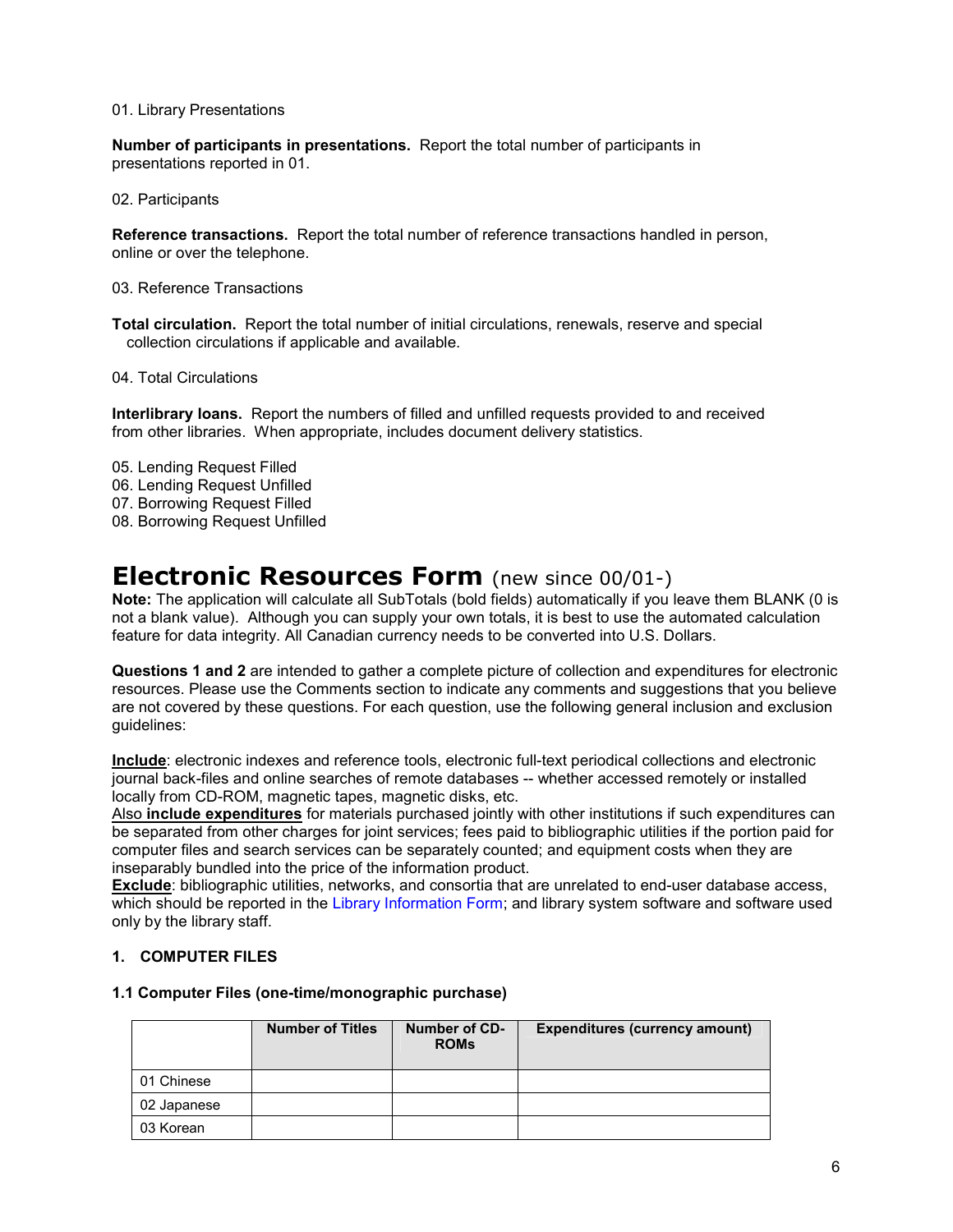| 04 Non-CJK                     |                                                               |                                                                  |                                                            |
|--------------------------------|---------------------------------------------------------------|------------------------------------------------------------------|------------------------------------------------------------|
| 05 SubTotal<br>$(01+02+03+04)$ | (Leave blank, the<br>application will<br>calculate the total) | (Leave blank, the<br>application will<br>calculate the<br>total) | (Leave blank, the application will<br>calculate the total) |

## **Comments and/or Footnotes for 1.1**

Report the numbers of titles and expenditures of computer files that **are not** current serials (e.g. are **nonsubscription**, **one-time, or monographic in nature**) for software and machine-readable materials considered part of the collections. **Include** CD-ROMs that were reported previously in "Other Library Materials" of the CEAL Statistics Questionnaire.

Examples include periodical backfiles, literature collections, such as Ershiwu shi 二十五史 (by Jinan Huiwei), Si ku quan shu 四库全书 (CD-ROM), Zhongguo bai ke da ci dian 中国百科大辞典, Zhonghua buo shuo shi lun wen jian suo guang die (Chinese Dissertation Reference CD) 中華博碩士論文檢索光碟*,* Genji mongogatari honbun kenkyu deta besu, Kugyok Choson wangjo sillok= Annals of the Chosun dynasty, Hanguk hyondae munhak 100-yon = Korean modern literature 100 years, Koryo taejanggyong 高麗大藏經.

| Number of Titles                                              | Number of CD-ROMs                                          |
|---------------------------------------------------------------|------------------------------------------------------------|
|                                                               |                                                            |
|                                                               |                                                            |
|                                                               |                                                            |
|                                                               |                                                            |
| (Leave blank, the<br>application will<br>calculate the total) | (Leave blank, the application will<br>calculate the total) |
|                                                               |                                                            |

### **1.2 Computer Files (Accompaning monographic purchase or serials subscription)**

**Comments and/or Footnotes for 1.2**

**Include** CD-ROMs that accompany a primary format such as printed serials subscriptions and monographic purchases. Examples such as CDs come with Japanese government's annual hakusho (白書), Chinese yearbook (nian jian 年鉴), and Korean periodical title of Shin Donga (新東亞). These expenditures have already been included in either monographic or serials subscriptions**.** 

## **1.3 Computer Files (One time gift items that come either alone or accompanying a gift monograph)**

|                                       | Number of Titles                                              | Number of CD-ROMs                                             |
|---------------------------------------|---------------------------------------------------------------|---------------------------------------------------------------|
| 11 Chinese                            |                                                               |                                                               |
| 12 Japanese                           |                                                               |                                                               |
| 13 Korean                             |                                                               |                                                               |
| 14 Non-CJK                            |                                                               |                                                               |
| <b>15 SubTotal</b><br>$(11+12+13+14)$ | (Leave blank, the<br>application will<br>calculate the total) | (Leave blank, the<br>application will calculate<br>the total) |

**Comments and/or Footnotes for 1.3** 

**Include** gift items that were not included in subscriptions in 1.1 nor 1.2. Examples such as Dazheng xin xiu Dazangjing (大正新脩大藏經) by CBETA 電子佛典系列; Bakumatsu Meiji-ki kaigai toksha rai-Nichi gaikokujin (幕末明 治期海外渡航者来日外国人) by Kanazawa Kōgyō Daigaku.

## **2. ELECTRONIC DATABASES AND SERIALS (remote access on-going/leases/subscriptions)**

Report the numbers of titles and subscription expenditures (or those which are expected to be ongoing commitments) for serial publications whose **primary format** is electronic and for online searches of remote databases. **Exclude** print serials that are accompanied by CD-ROMs. (See 1.2). Examples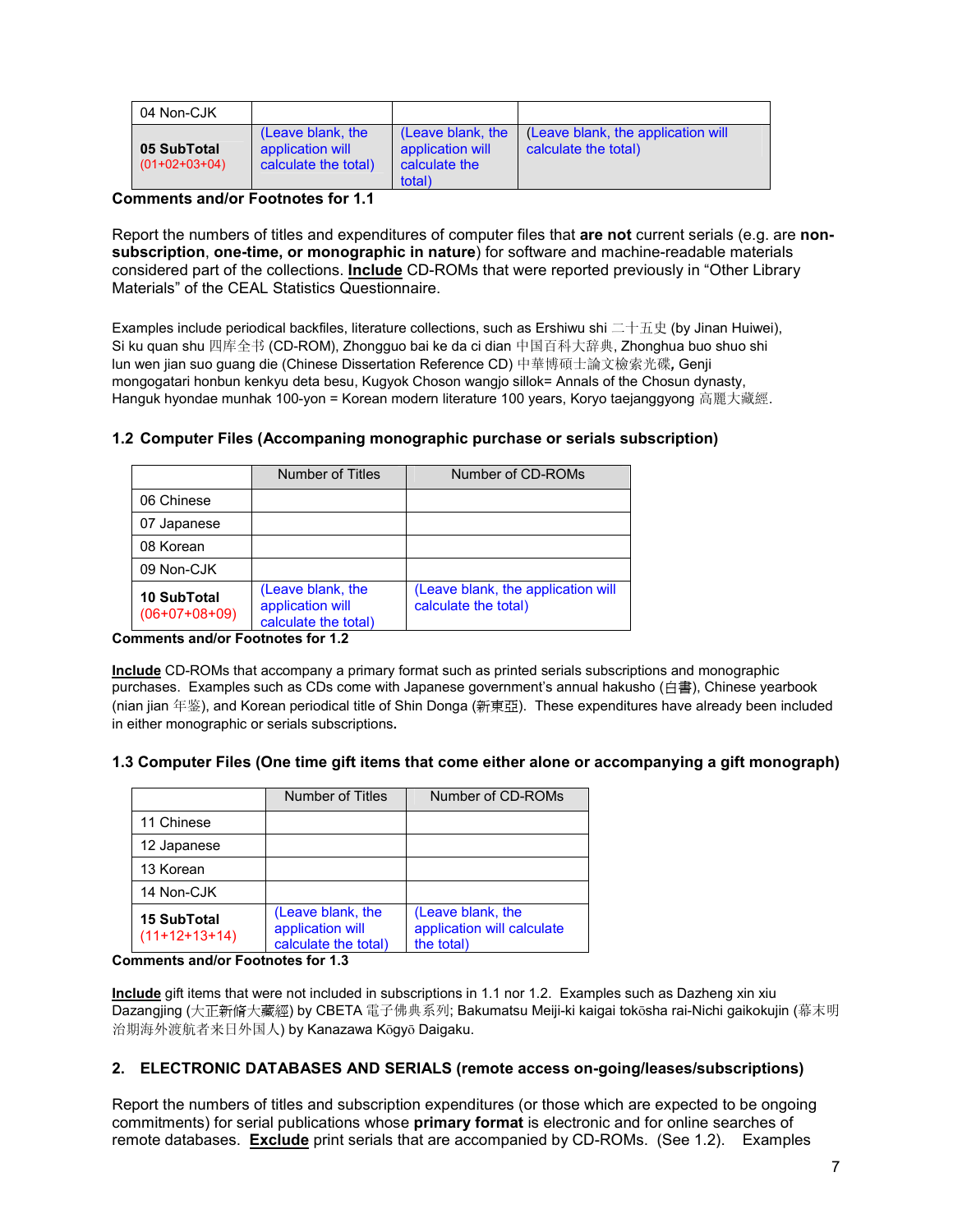**include paid subscriptions** for **electronic journals** and indexes/abstracts available via **the Internet**, **CD-ROM serials** and **annual access fees** for resources purchased on a "one-time" basis, such as literature collections, etc. See 2.1 and 2.2 for details.

### **2.1 Electronic databases indexes and reference tools**

|                                | <b>Number of Titles</b>                                       | <b>Expenditures (currency amount)</b>                      |
|--------------------------------|---------------------------------------------------------------|------------------------------------------------------------|
| 16 Chinese                     |                                                               |                                                            |
| 17 Japanese                    |                                                               |                                                            |
| 18 Korean                      |                                                               |                                                            |
| 19 Non-CJK                     |                                                               |                                                            |
| 20 SubTotal<br>$(16+17+18+19)$ | (Leave blank, the<br>application will<br>calculate the total) | (Leave blank, the application will<br>calculate the total) |

**Comments and/or Footnotes for 2.1**

**Include subscription** expenditures for **purchase of** or **access to** reference tools such as encyclopedias, almanacs, indexes and abstracts. **Exclude** expenditures for indexes and abstracts which include **substantial access** to ASCII text or full images of serial content, which should be reported in 2.2. In 2.1, the Primary content is of abstract or index in nature.

Examples such as Ren Da fu yin bao kan zi liao suo yin 人大复印报刊资料索引, Da lu ren wen she hui qi kan mu ci suo yin zi liao ku 大陆人文社会期刊目次索引资料库, Index to Chinese periodical literature 中文期刊文獻索引(1993-), Zasshi Kiji Sakuin 雜誌記事索引 <http://web.nichigai.co.jp/>, Sanseido Ējirin, Chonggi Kanhaengmul Kisa Saegin, Hanguk Paksa mit Soksa hagwi nonmun chong mongnok, Harvard Korean studies bibliography, etc.

## **2.2 Electronic full-text database and periodicals**

|                                | <b>Number of Titles</b>                                       | <b>Expenditures (currency amount)</b>                      |
|--------------------------------|---------------------------------------------------------------|------------------------------------------------------------|
| 21 Chinese                     |                                                               |                                                            |
| 22 Japanese                    |                                                               |                                                            |
| 23 Korean                      |                                                               |                                                            |
| 24 Non-CJK                     |                                                               |                                                            |
| 25 SubTotal<br>$(21+22+23+24)$ | (Leave blank, the<br>application will<br>calculate the total) | (Leave blank, the application will<br>calculate the total) |

**Comments and/or Footnotes for 2.2** 

**Include**: subscription expenditures for **access** to **electronic versions of scholarly journals** unless inseparably bundled with print subscription costs; expenditures for **e-journal's aggregation services**; expenditures for indexes and abstracts that include substantial access to the ASCII text or full images of serial content; **annual access fees** for resources purchased on a "one-time" basis, such as literature collections, etc.

Examples: Ren min ri bao 人民日报综合数据库, Ren da fu yin bao kan zi liao quan wen shu ju guang pan 人大复印报刊资料全文数据光盘, Zhongguo xue shu qi kan 中国学术期刊 (CD-ROM), Si ku quan shu wang luo ban 四库全书网络版, NACSIS ELS, Hanguk Chongchi Hakhoe po, Choson ilbo, Changjak kwa pipyong. **NOTE:** Combine 2.1 and 2.2 data and figures above. Report the total in 2.3.

## **2.3 Electronic Subscriptions Total (2.1 + 2.2)**

|             | <b>Number of Titles</b><br>$(2.1 + 2.2)$ | <b>Expenditures (currency amount)</b><br>$(2.1 + 2.2)$ |
|-------------|------------------------------------------|--------------------------------------------------------|
| 26 Chinese  |                                          |                                                        |
| 27 Japanese |                                          |                                                        |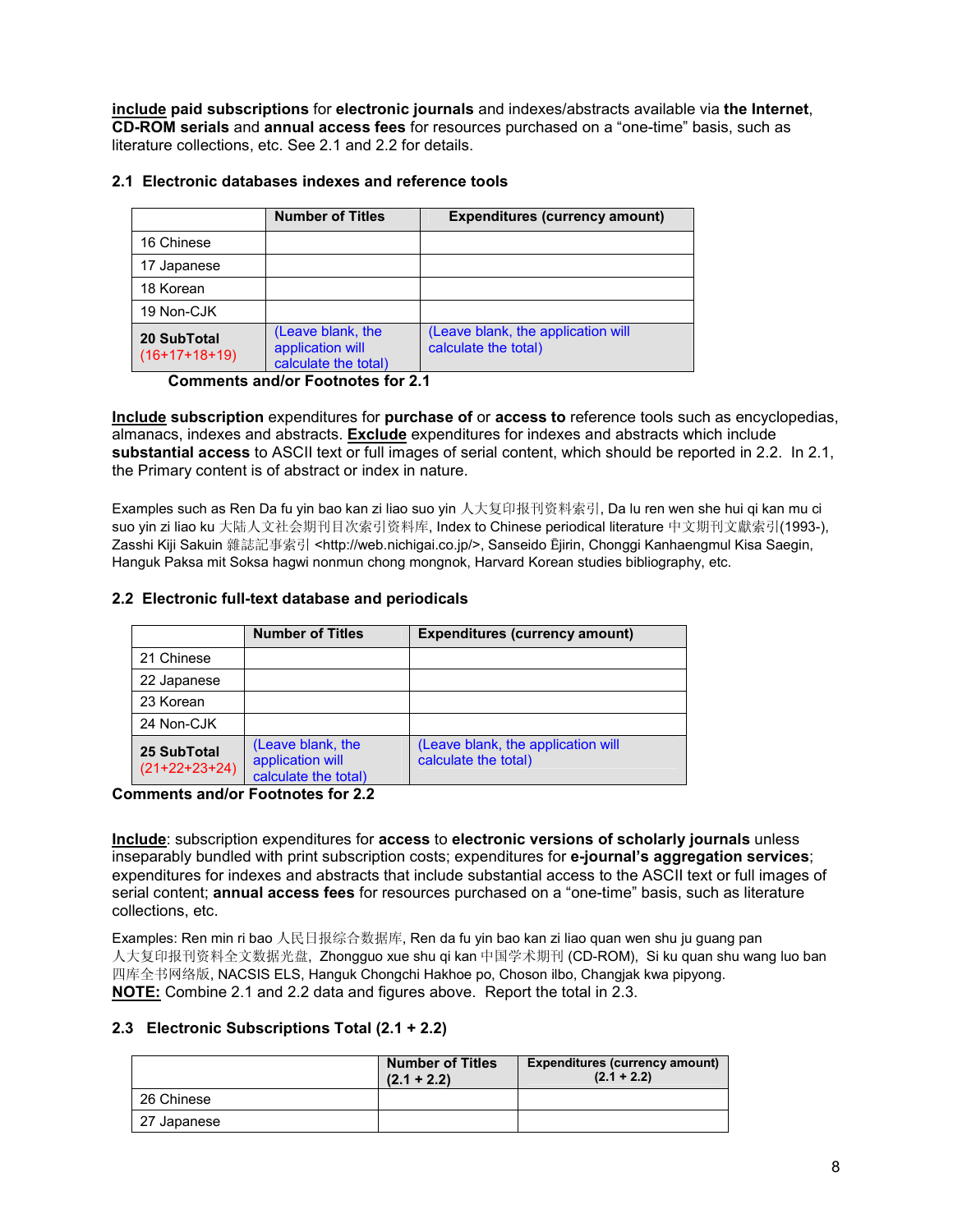| 28 Korean                                     |                                                               |                                                            |
|-----------------------------------------------|---------------------------------------------------------------|------------------------------------------------------------|
| 29 Non-CJK                                    |                                                               |                                                            |
| *30 Electronic Resources Total<br>$(20 + 25)$ | (Leave blank, the<br>application will<br>calculate the total) | (Leave blank, the application<br>will calculate the total) |

**Comments and/or footnotes for 2.3** 

### **3. TOTAL Electronic Resources (1.1 + 2.3)**

|                 | <b>Number of Titles</b><br>$(1.1 + 2.3)$ | <b>Number of CD-ROMS</b><br>(from 1.1) | <b>Expenditures (currency amount)</b><br>$(1.1 + 2.3)$ |
|-----------------|------------------------------------------|----------------------------------------|--------------------------------------------------------|
| 31 Chinese      |                                          |                                        |                                                        |
| $(01 + 26)$     |                                          |                                        |                                                        |
| 32 Japanese     |                                          |                                        |                                                        |
| $(02 + 27)$     |                                          |                                        |                                                        |
| 33 Korean       |                                          |                                        |                                                        |
| $(03 + 28)$     |                                          |                                        |                                                        |
| 34 Non-CJK      |                                          |                                        |                                                        |
| $(04 + 29)$     |                                          |                                        |                                                        |
| *35 Grand Total | (Leave blank, the                        | (Leave blank, the                      | (Leave blank, the application will                     |
| $(05 + 30)$     | application will                         | application will                       | calculate the total)                                   |
|                 | calculate the total)                     | calculate the total)                   |                                                        |

**Comments and/or Footnotes for 3.1** 

## **Administrative Forms**

**Change Institution Information:**  This will lead you to the Library Information Form and allow you to update your own library information.

# **Library Information Form**

**Library Name:** The names of libraries in the pull down list**.** Use the short name instead of full name: Kansas instead of the University of Kansas.

**Library Type**: Choose one from the pull-down list:

Canadian university Private U.S. university State controlled or public U.S. university U.S. non-university Canadian non-university

**Library Region:** Choose one from the pull-down list. For individual library region code see [http://www2.lib.ukans.edu/ceal/stat/19992000/library\\_list99\\_00.pdf](http://www2.lib.ukans.edu/ceal/stat/19992000/library_list99_00.pdf)

New England Middle Atlantic East North Central West North Central South Atlantic East South Central West South Central Mountain Pacific Canada

### **Law library included (LAW**):

Choose Yes or No from the pull down list to indicate whether a law library is included in the reported data.

**Medical library included (MED):**